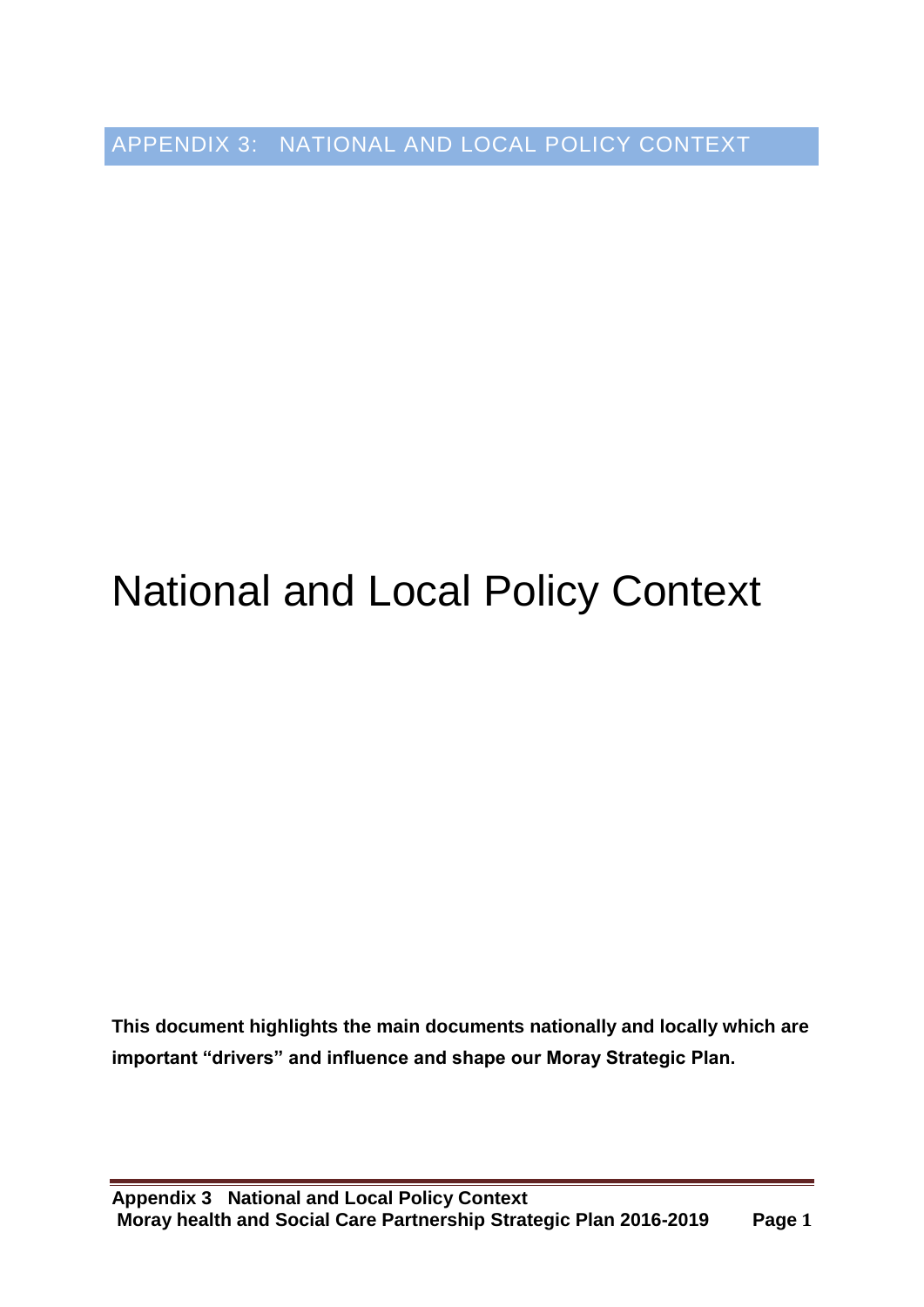Health and Social care partnership working/integration has been in place for a number of years as outlined in table A at the ends of this appendix. Both national and local policy and strategies have, therefore, been developed in recent years within this context.

A wide range of national and local strategies and policies highlight important drivers for our Strategic Commissioning Plan for Integration.

These have also shaped and influenced local strategies. Recurring themes within these documents include:

- *Improve outcomes and quality of care for individuals*
- *Local integrated teams providing safe and holistic care*
- *Needs are anticipated and where possible prevented*
- *A flexible use of people, places and resources*

The main national and local strategies or policy documents are described below:

#### **NATIONAL CONTEXT:**

### **Integration of Adult Health and Social Care 2013**

This is the Scottish Government's programme of reform for health and social care. Integration aims to ensure that health and social care provision is joined-up and seamless, especially for people with long term conditions.

It sets out a framework within which NHS Boards and local authorities will work with partners in the third and independent sectors and patients, service users, carers and families, to integrate adult health and social care service planning and service provision.

The key messages are:

- Establish integrated health and social care partnerships
- Joint Integrated Boards replace Community Health Partnerships
- Partnerships are accountable for delivering national outcomes
- Integrate adult health and social care budgets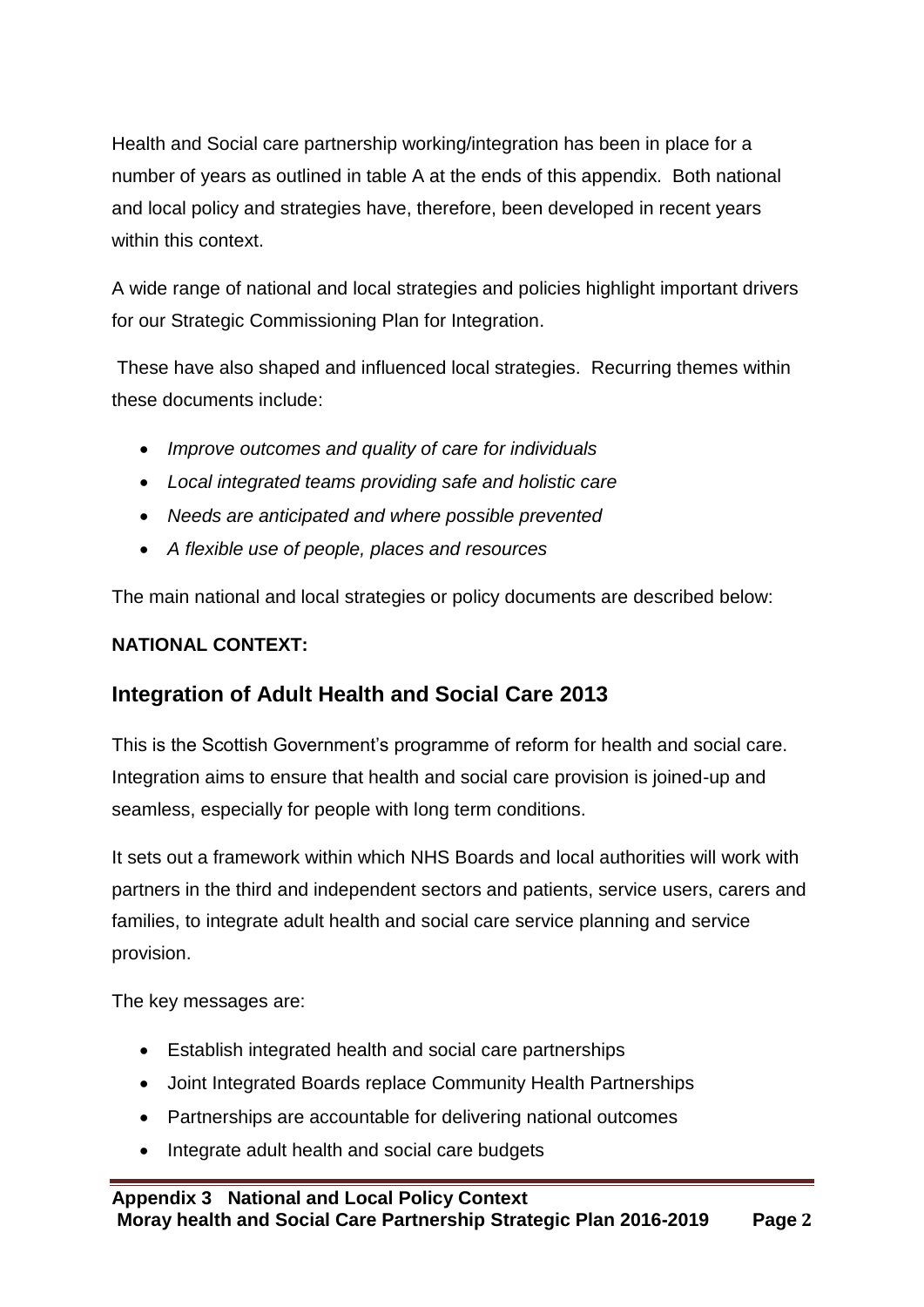- Strengthened role of clinicians, professionals and Third Sector in locality planning and delivery of services
- Joint responsibility to develop, deliver, monitor and evaluate joint commissioning strategies
- More resources targeted at community services and less/same targeted at institutional care

The Act was preceded by the **Public Bodies (Joint Working) (Scotland) Bill (2013**). Its main message was to "improve the wellbeing of recipients" and that care

- Is integrated from the point of view of the recipients
- Takes account of the needs of individual recipients
- Takes account of the needs of recipients in different parts of the area in which services are provided
- Is planned and led locally in a way which engages with the community
- Best anticipates needs and prevents them arising
- Makes best use of available facilities, people and resources.

# **Christie Commission (Public Services (Christie) Commission (2011)**

The Christie Commission was commissioned to develop recommendations for the future delivery of public services.

The starting point was a belief that Scotland's public services are in need of reform to meet unprecedented challenges. These challenges appear in terms of intense pressure on budgets, increasing demographic and social pressures and a huge increase in the demand for public services.

The priorities identified included:

- Effective services must be designed with and for people and communities
- Maximise scarce resources by utilising all available resources from the public, private and third sectors, individuals, groups and communities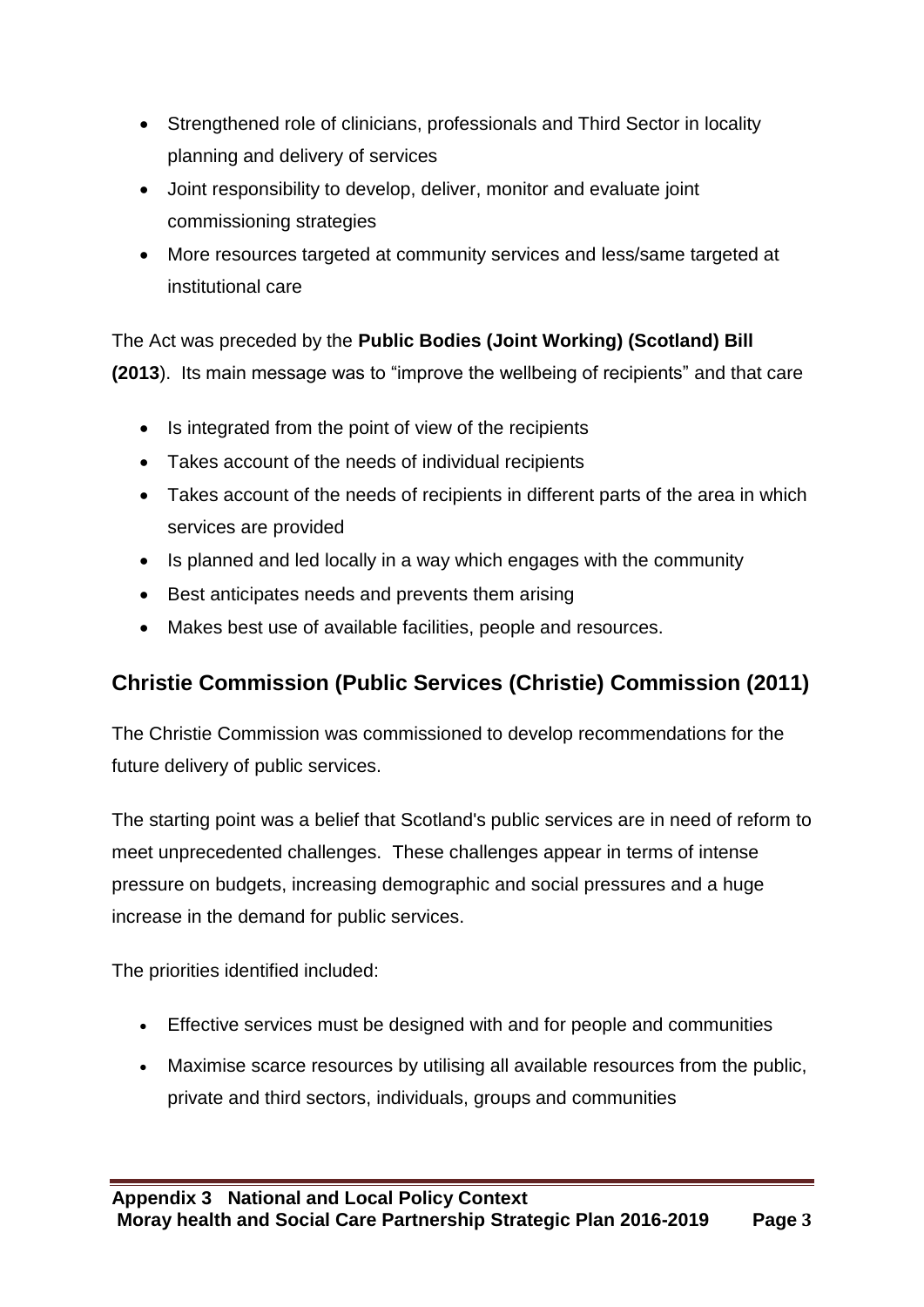- Work closely with individuals and communities to understand their needs, maximise talents and resources, support self-reliance, and build resilience
- Concentrate efforts on delivering integrated services that deliver results
- Prioritise preventative measures to reduce demand and lessen inequalities
- Introducing consistent data-gathering and performance comparators, to improve services
- Drive reform across all public services based on outcomes, improved performance and cost reduction
- Implement better long-term strategic planning

Specific recommendations included:

- All public service bodies focus on improving outcomes.
- Embed community participation in the design and delivery of services
- Develop joined-up services, backed by funding arrangements requiring integrated provision
- Implement new inter-agency training to reduce silo mentalities, drive forward service integration and build a common public service ethos
- Apply commissioning and procurement standards consistently and transparently

# **Reshaping Care for Older People (2011 - 2021)**

In light of the demographic projections within Scotland, "Reshaping Care for Older People" details a 10 year programme for change between 2011 - 2021. It aims to improve services for older people by shifting care towards anticipatory care and prevention.

It sets out the vision that "older people are valued as an asset, their voices are heard and they are supported to enjoy full and positive lives in their own home or in a homely setting".This programme defined NHS improvement areas and the delivery of HEAT targets and Community Care Outcomes.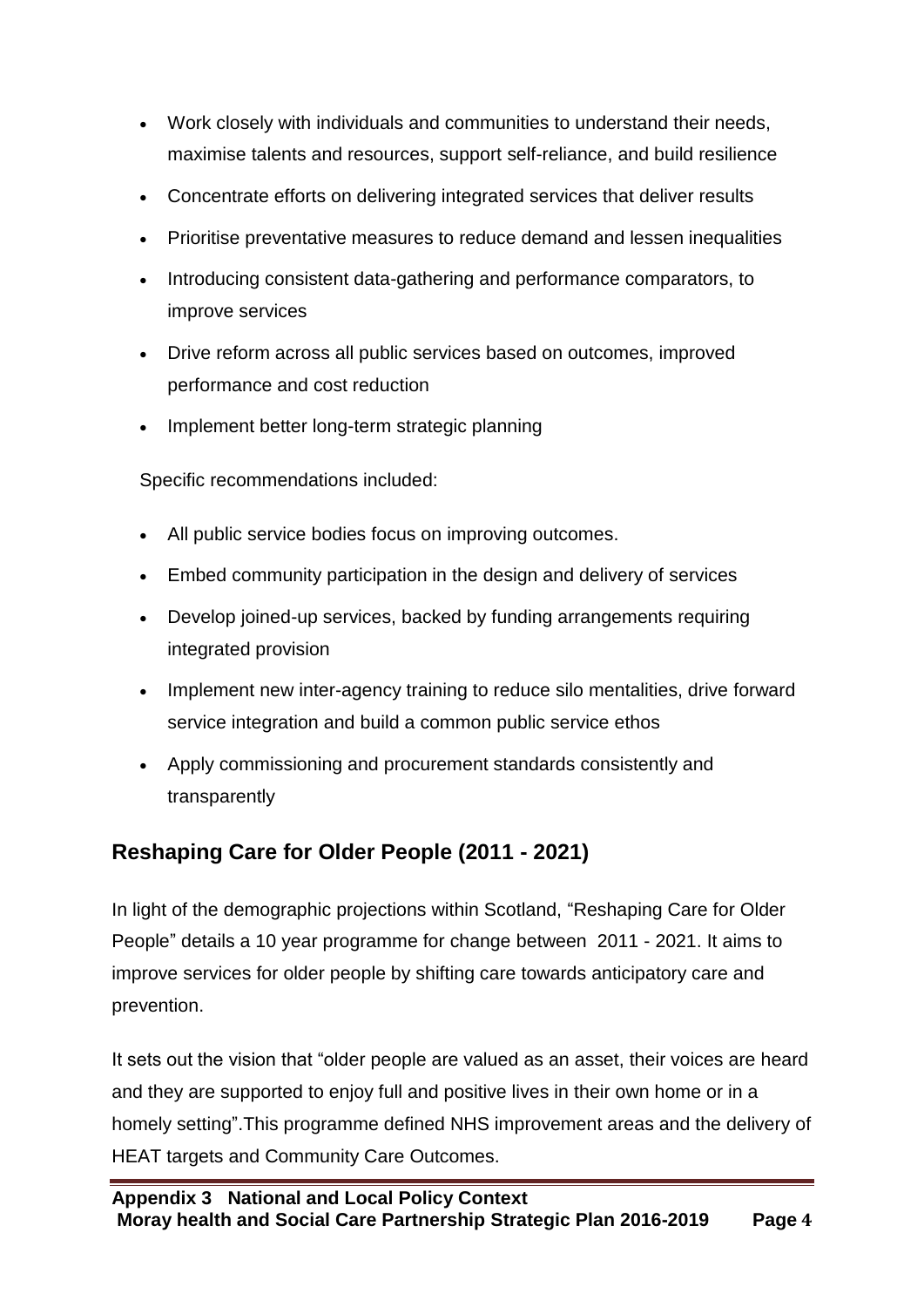The focus of the plan is:

- Whole system transformation
- Shifting the location of care from institution to community
- Creating care that is preventative, anticipatory and coordinated
- Supporting at home delivery of care with people

In addition the Framework **"Maximising Recovery and Promoting Independence: Intermediate Care's Contribution to Reshaping Care"** outlines a range of intermediate care functions which focus on prevention, rehabilitation, enablement and recovery.

**The Change Fund and Integrated Care Fund 2015** were established as a catalyst to reshape care and to support the shift to a preventative care approach.

# **2020 Vision (Healthcare) and The Healthcare Quality Standards Strategy NHS Scotland (2010)**

The Healthcare Quality Standards Strategy identified quality ambitions to support the delivery of person centred, safe and effective care and emphasises the need to support people to manage their own conditions as far as possible.

The strategy detailed 3 quality ambitions:

- Beneficial partnerships between patients, families and those delivering care which respects individual needs and values, demonstrates compassion, continuity, clear communication and shared decision-making.
- There will be no avoidable injury or harm to people from healthcare they receive and an appropriate clean and safe environment will be provided
- The most appropriate treatments, interventions, support and services will be provided at the right time for everyone who will benefit and wasteful or harmful variations will be eradicated.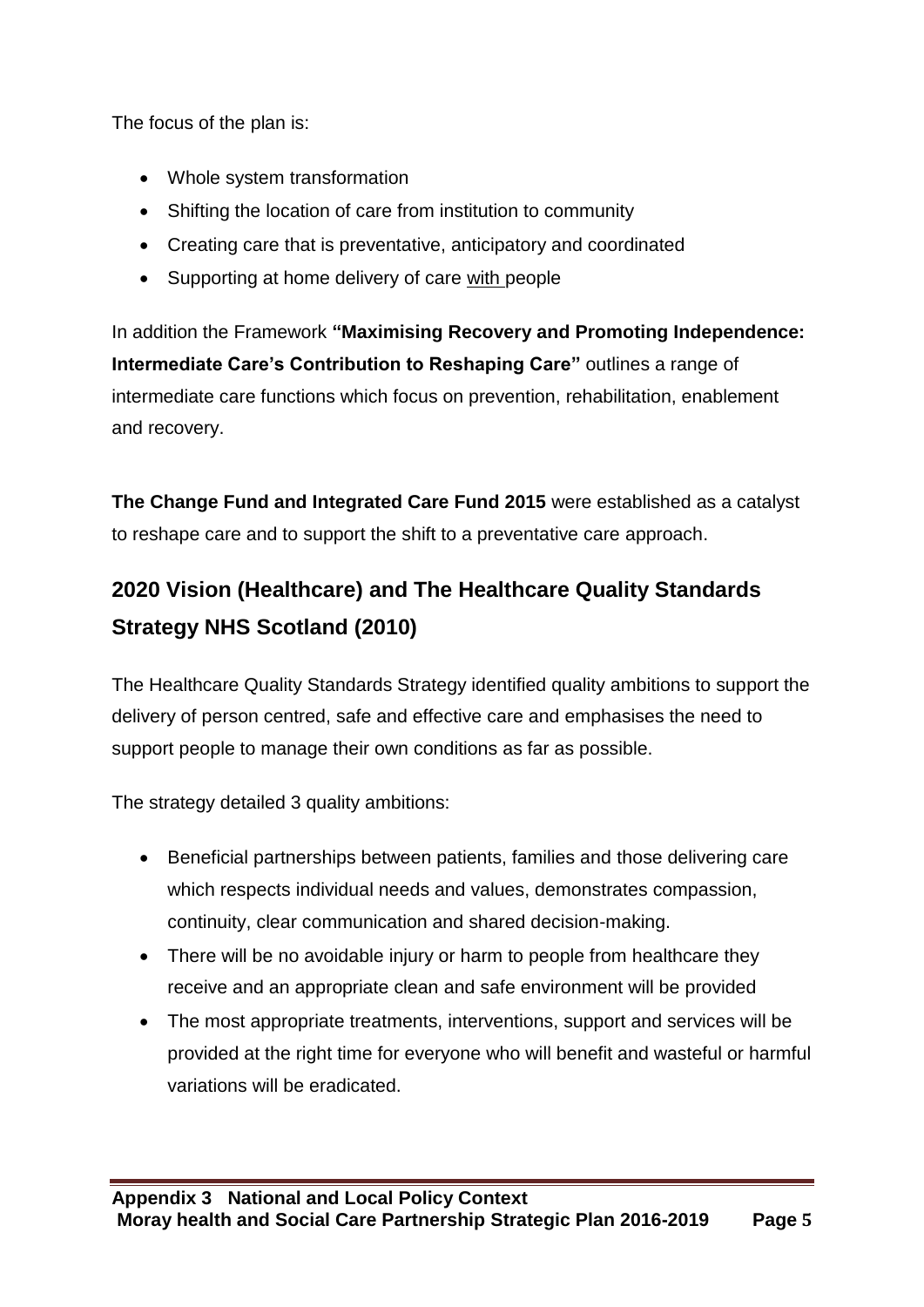Further work was also outlined in the Healthcare Quality Standard on Clinical Governance and Risk Management.

**The 2020 Vision** augmented this and sets out the Scottish Government's strategic vision for achieving sustainable quality in the delivery of healthcare services.

The Vision is that by 2020 everyone is able to live longer healthier lives at home, or in a homely setting and, that we will have a healthcare system where:

- We have integrated health and social care
- There is a focus on prevention, anticipation and supported self-management
- Treatment is provided in a community setting or day case treatment as the norm
- Whatever the setting, care will be provided to the highest standards of quality and safety, with the person at the centre of all decisions
- There will be a focus on ensuring that people get back into their home or community environment as soon as appropriate, with minimal risk of readmission

The 2020 Vision specifies 12 areas for improvement, one of which is Integrated Care.

# **Personalisation and Social Care (Self Directed Support) Act 2013**

2010 saw the publication of "Self Directed Support: A National Strategy for Scotland" which sought to advance the personalisation agenda aimed at maximising independence. The key principles of choice and control are to be achieved through jointly allocating resources through a "co-production" approach.

The 2013 Act provides a further step change in that the individual can act as commissioner of their own support with the aim of the individual having greater choice and control over services they use.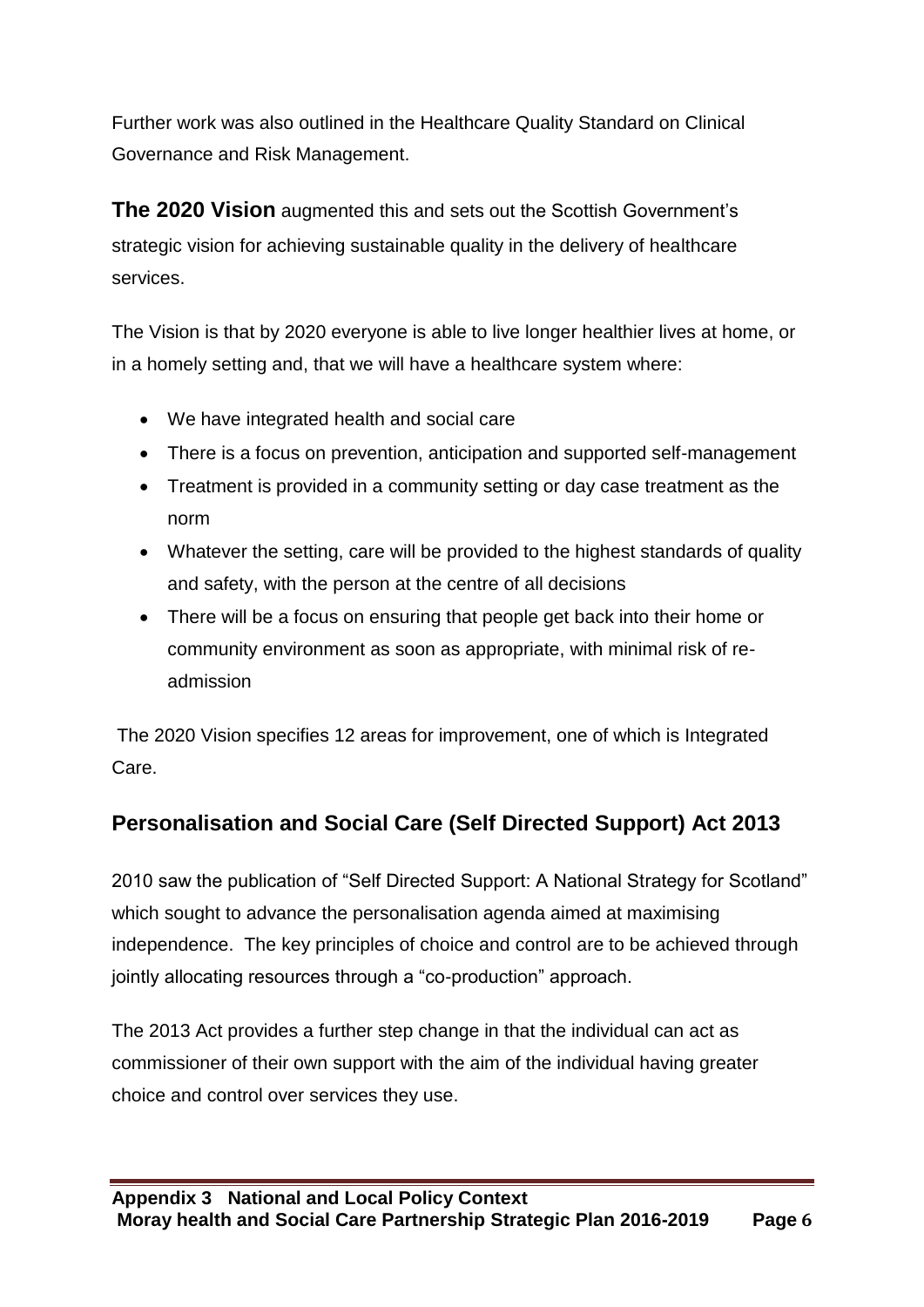# **Community Planning and Community Care Single Outcome Agreements (SOA) 2012**

The key messages were around:

- Promoting early intervention and preventative approaches
- Working to reduce outcome inequalities
- Develop effective community planning at the core of public services
- Partnership working

The Single Outcome Agreement (SOA) required local authorities to report to central government on progress towards meeting 15 national outcomes and local indicators.

National outcomes were:

- Improved health
- Improved well being
- Improved social inclusion
- Improved independence and responsibility

Other key priorities were:

- Safer and stronger communities
- Health inequalities and physical activity
- Improving outcomes for older people
- Economic growth
- Employment
- Early years

#### **Wider Social Case Legislative Framework**

The Social Work Scotland Act (1968) – duty to assess

Regulation of Care Act (2001)

Local Government Scotland Act (2003)

**Appendix 3 National and Local Policy Context Moray health and Social Care Partnership Strategic Plan 2016-2019 Page 7**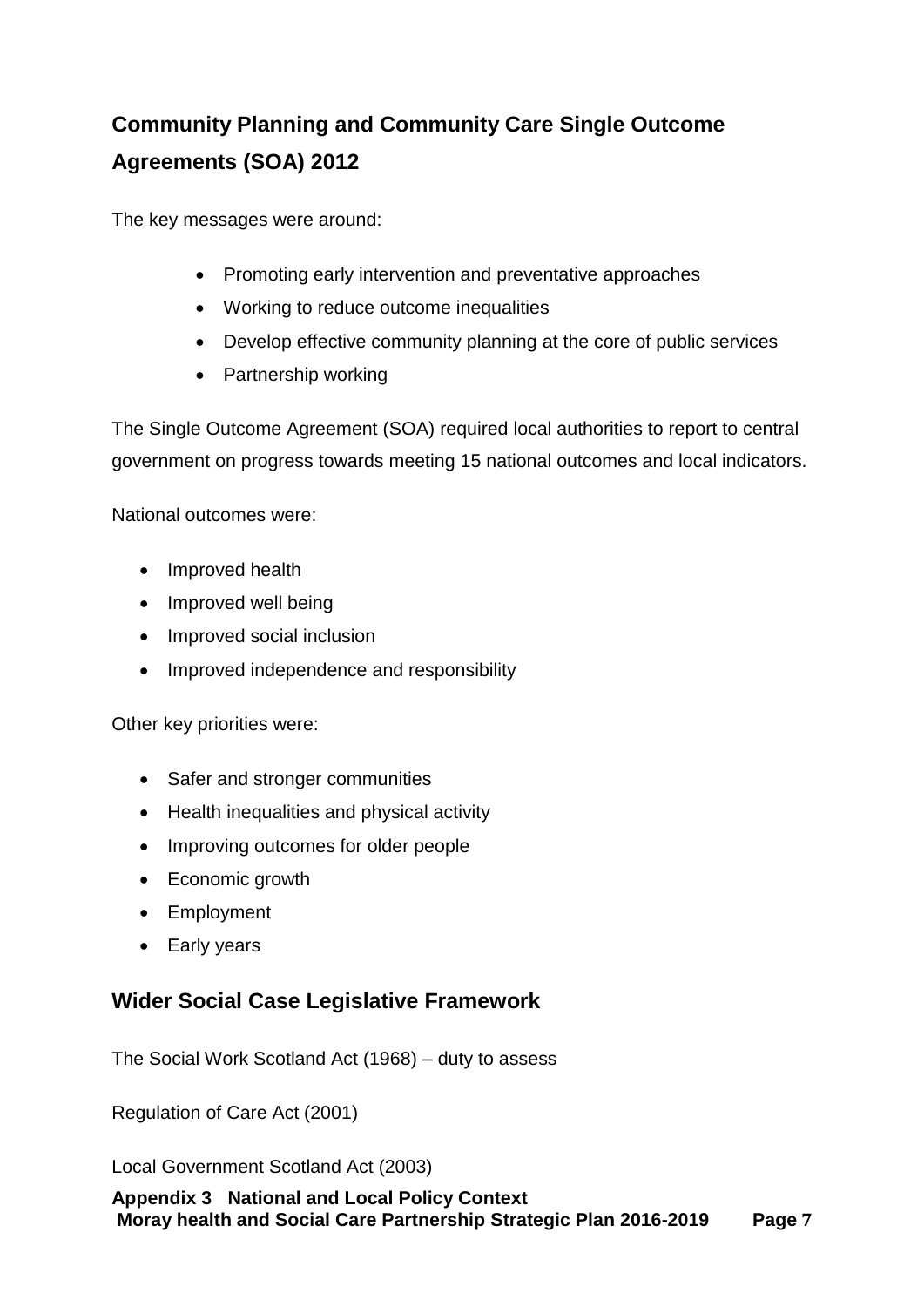Additional legislation also exists in specific areas such as Carers; People with disabilities; Mental health care and treatment; Adults with Incapacity; Adult support and protection and Housing.

**The Housing (Scotland) Act 2011** states the housing sector role as:

- Providing information and advice on housing options
- Facilitating or directly providing fit for purpose housing, that gives people choice and a sustainable home environment
- Providing low level preventative services
- Building capacity in local communities
- $\bullet$  Strategic housing planning contributing to shaping the market

# **"Gaun Yersel! The Self Management Strategy for Long Term Conditions in Scotland" and "Many Conditions One Life" 2014**

The Self Management Strategy document focused on anticipatory care planning, multi-disciplinary preventative care and the adoption of an asset based approach to support people with long term health conditions to better manage their health and well being.

In addition the **National Multimorbidity Acton Plan 2014** is key in setting out requirements for:

- Helping people have control over their conditions
- Supporting people to achieve their personal outcomes
- Integrating care and build community assets to promote independence, wellbeing and resilience
- Building enabled and skilled workforce
- Delivering coordinated and integrated care pathways

Local actions may therefore include:

- Adopting the House of Care GP consultation model
- Spreading personal outcomes approaches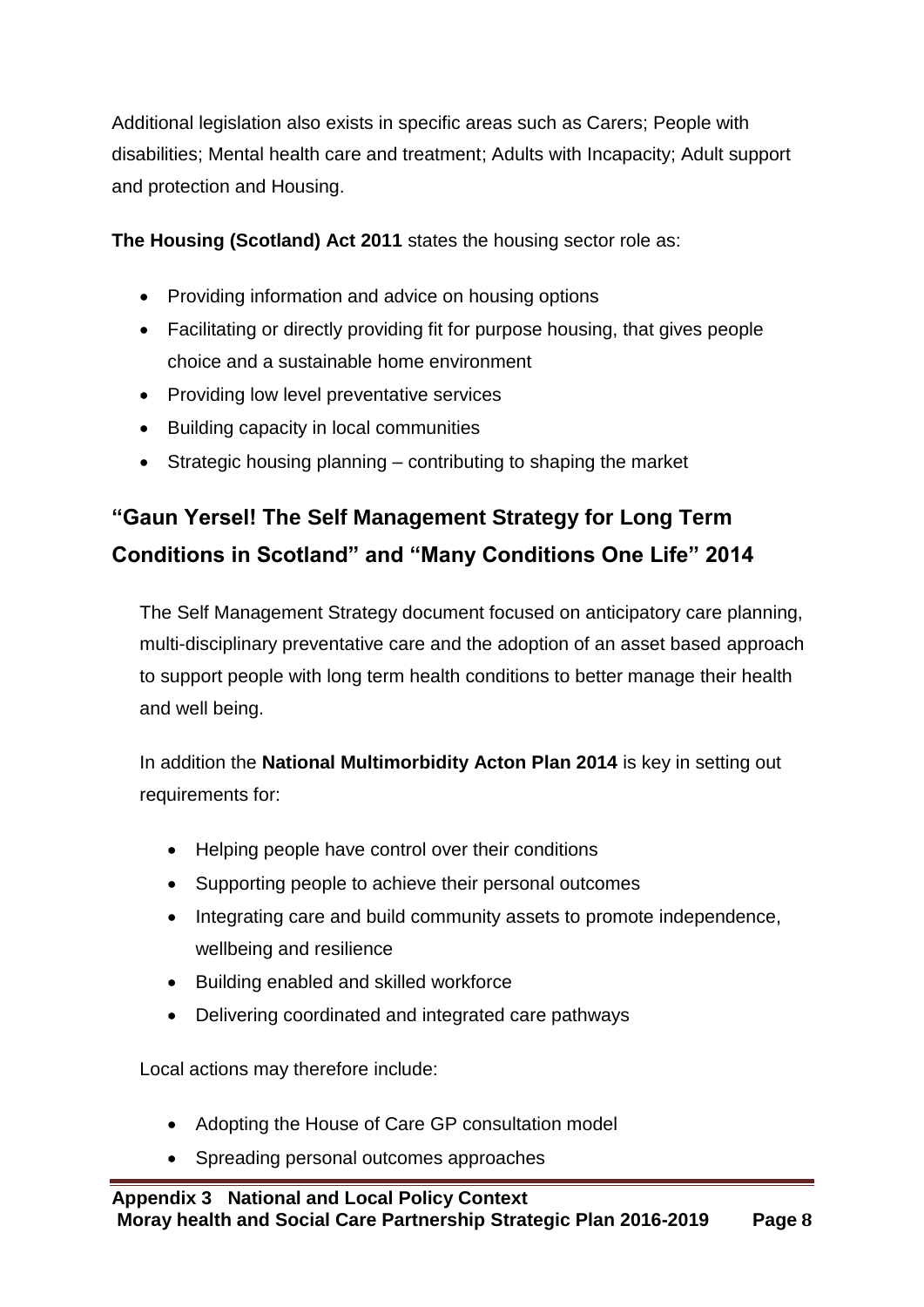- Designing holistic GP and out patient appointments for people with multiple conditions
- Scaling up anticipatory care planning
- Rolling out pharmaceutical care planning and review
- Identifying support workers/"navigators" to help simplify access to local community support
- Scale up digital information and remote consultations
- Enhance generalist skills in specialist care and enhance specialist expertise in the community workforce
- Build local capacity in terms of predicting and managing multi morbidity

The "**My Health and Care Pathway"** also accompanies this work.

**"Many Conditions, One Life"** is a supporting Action Plan published in 2014 to improve care and support for people living with multiple conditions in Scotland. It describes ten actions we must take in each GP practice, community team and in every community in Scotland so that:

- All adults with multiple conditions are supported to live well and experience seamless care from the right person when they need it and where they want it.
- In addition it highlights the desire for Scotland to further enhance its reputation as a world leader in research and innovation in Integrated Care and multiple conditions.

# **Community Hospital Strategy Refresh (2012)**

In 2012, the Scottish Government published the "Community Hospital Strategy Refresh". It reflects on how current strategic priorities should influence the vision for community hospitals. It highlights a number of good practice examples and action points, including:

 Ensuring that people who utilise community hospitals are the centre of care pathways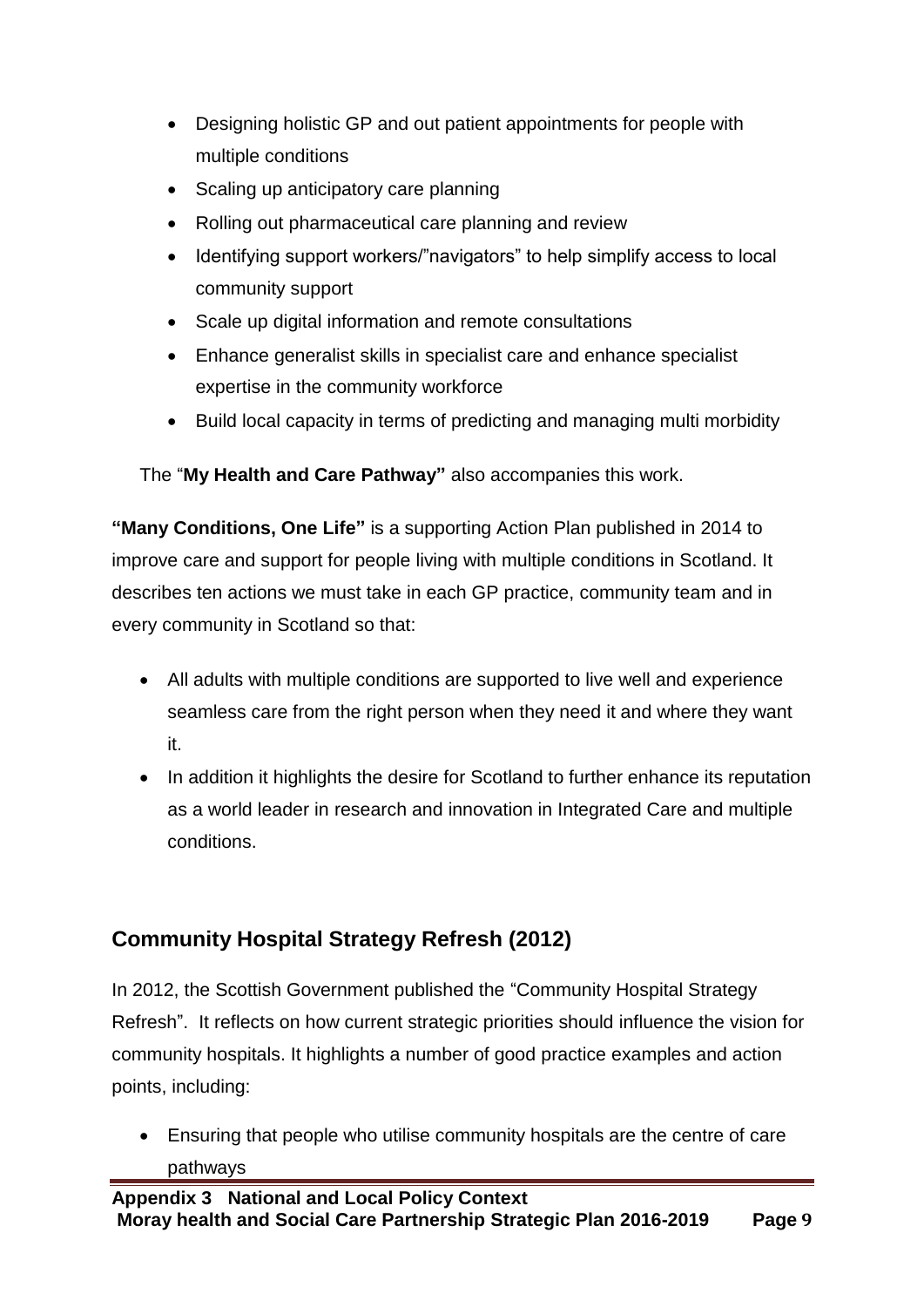- Provision for the development of the workforce in community hospitals
- Identifying how community hospitals can be developed to better provide for local communities

The strategy refresh work is being taken forward by the Community Hospital Improvement Network hosted by NHS National Education for Scotland.

The Network has undertaken a number of activities to gather information and action plans which introduces an improvement programme focusing on key priorities for 2013-15 which include:

- Telemedicine Implementation and Spread
- Data Collection Enhancement
- Dementia Service Improvement

# **Delivering Quality in Primary Care – National Action Plan**

Goals include:

- Improving access for patients
- Implementing patient safety programmes
- Ensuring effective partnerships
- Improving communication between primary and secondary care

# **Scotland's National Dementia Strategy (2010)**

The aim of the strategy is to deliver world class dementia care and treatment in Scotland by ensuring that people with dementia and their families are supported to live well with dementia. Two key change areas are;

- Excellent support and information to people with dementia and their carers post diagnosis
- Improved responses to people with dementia in the general hospital settings, including alternatives to admission and better discharge planning.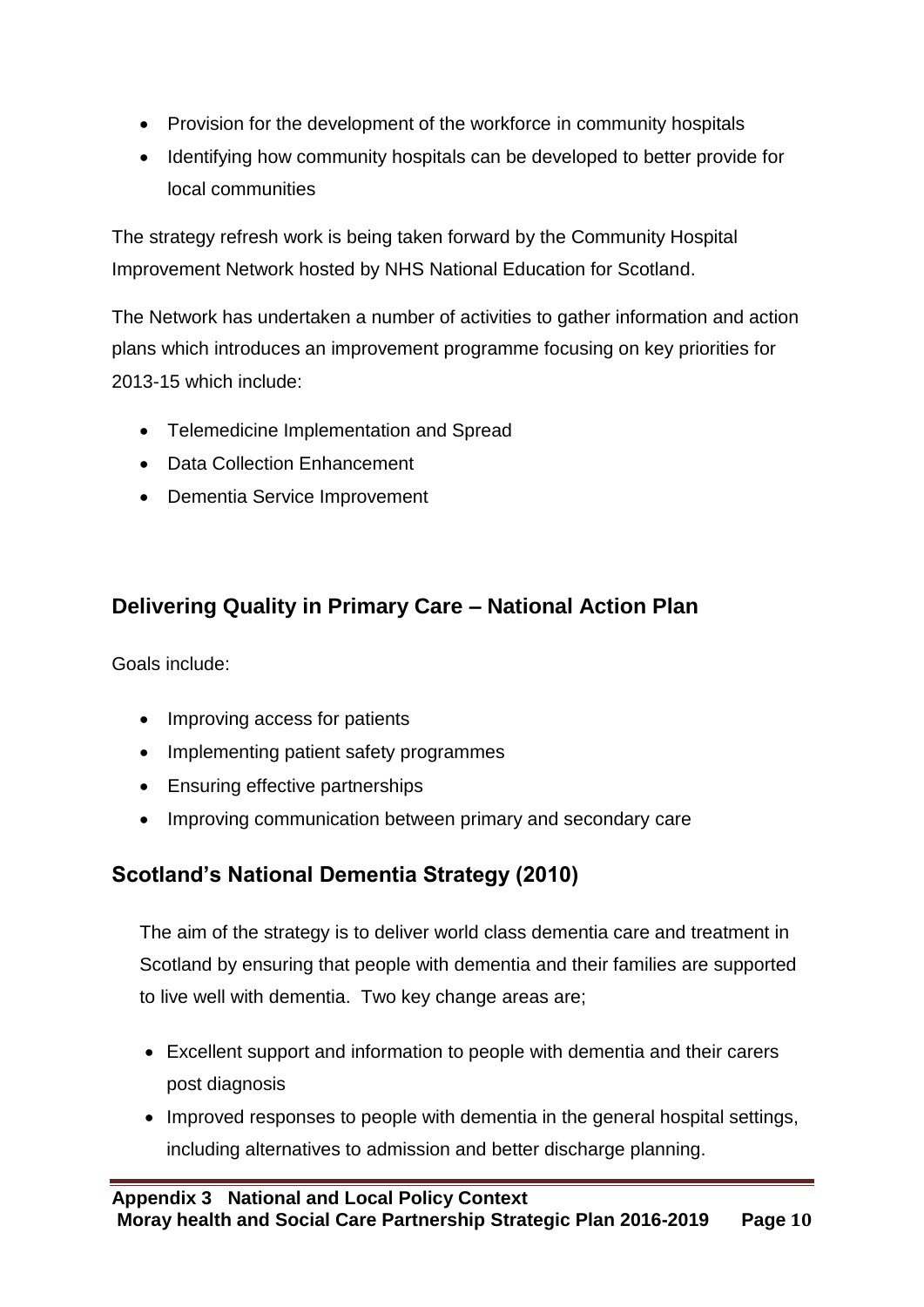# **Caring Together: The Carers Strategy for Scotland 2010 – 2015**

Acknowledges the vital contribution carers make to health and social care systems. Included in the actions is a need for training for carers to enable them to remain able to continue in their role. Intermediate Care has the potential to support carers by reducing the number and length of hospital admissions and providing a range of services which can respond to and avert a crisis.

### **Palliative Care and End of Life Care June 2015**

An engagement document was issued in June as a Scottish Government commitment to develop a national strategic framework for palliative care and end of life care by the end of 2015.

This will provide support to improve and deliver high quality palliative and end of life care for all ages and all clinical conditions. It will also link to the narrative of the 2020 Vision.

#### **LOCAL CONTEXT:**

A number of local Moray strategies are available and have been designed in response to the appropriate national strategies or plans outlined above.

The strategic priorities within these strategies are summarised below:

### **Older People Strategy ("Living Longer, Living Better") 2013-2023**

- Independent living at home
- Positive health and wellbeing
- Involvement within local communities
- Feeling safe and secure
- Choice & control
- Reducing isolation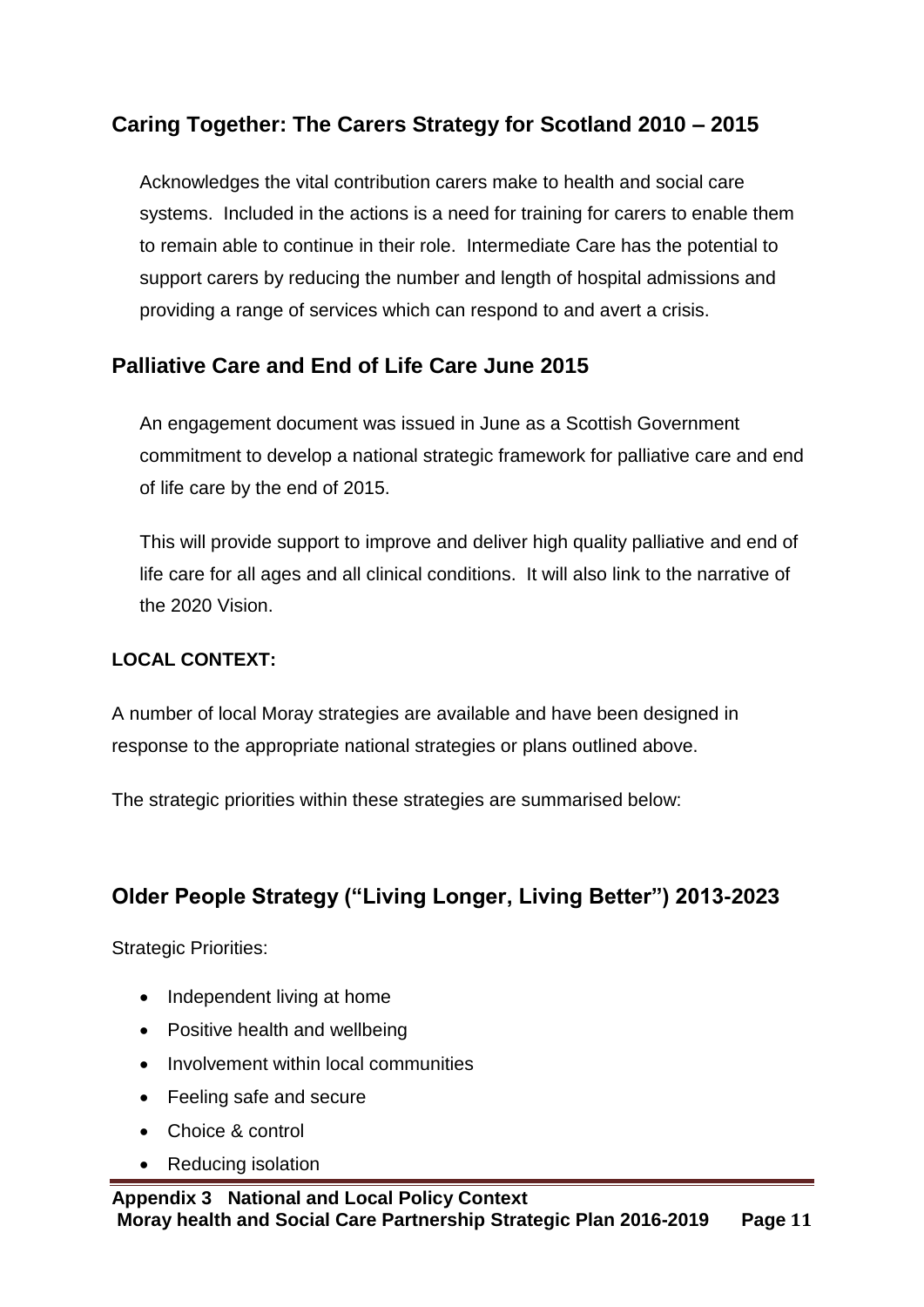- Improved housing options
- Support for carers

# **Telehealthcare Strategy – completed 2014 – currently no live document**

Strategic Priorities:

- Mainstream technology
- Support safe living at home
- Develop more Telehealthcare solutions
- Integration with health, social care and housing
- Equitable services
- Integrate technology solutions in terms of preventative services
- Continuing education and training plans and evaluation about technology capabilities
- Continued development of telecare and other technology
- Ensure alarm monitoring services meet the demands
- **Establish robust responder services**
- Increase choice

### **Dementia Strategy 2013 – 2016**

- Awareness raising/Publicity/reduce stigma
- Healthy living in terms of risk reduction
- Information about services and support
- Support early diagnosis
- Support GP diagnosis
- Provide post diagnostic support
- Staff training health and social care
- Increase home carer expertise
- Dementia friendly building design
- Build community capacity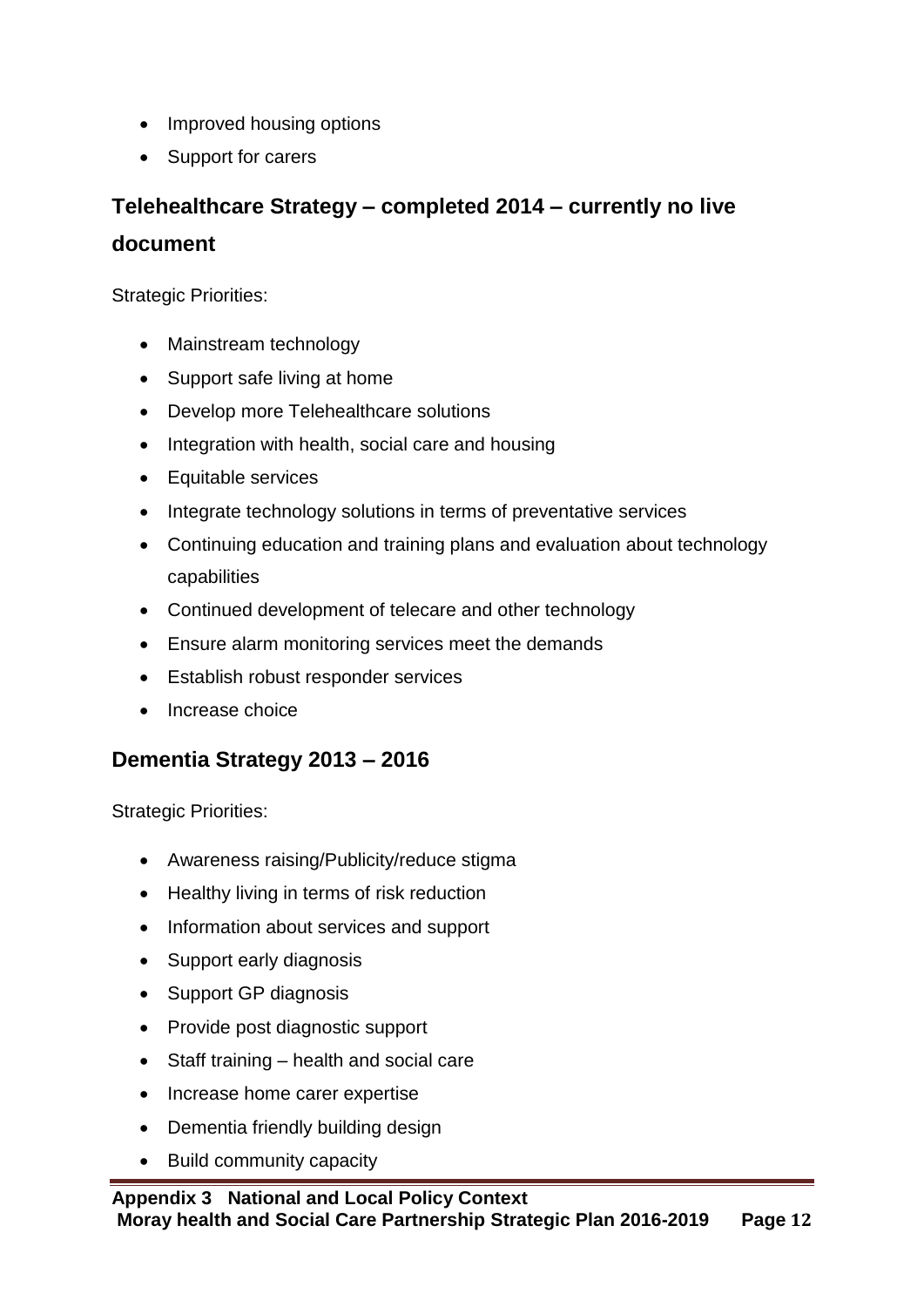- Support carers
- Improve end of life care
- Improve interventions for those with complex care needs
- Increased technology/telecare/telehealth solutions

# **Carers Strategy ("Caring Together") currently under review**

Previous strategic Priorities:

- Identifying carers Support unpaid carers to identify themselves as a carer
- Health & Wellbeing Support carers to look after their own health and wellbeing
- Information Delivery of consistent info to unpaid carers
- A Voice Involve carers at strategic level/service design
- Respite/Short Breaks Access to appropriate respite that meets their needs
- Training Carers have relevant skills and knowledge to be confident in caring role
- Employment Supported to seek employment

# **Moray Autism Strategy 2014 – 2024**

Strategic Priorities:

- Partners work together (local authority, NHS and partners) to develop services
- Clear diagnosis process
- People with autism and families understand the condition
- People with autism and families feel supported
- Wider community supports people with autism
- Wider community knows about and understands the condition
- People with autism are supported to make full use of the opportunities and services available

# **Learning Disability Strategy ("Our lives, Our Way") 2013 – 2023**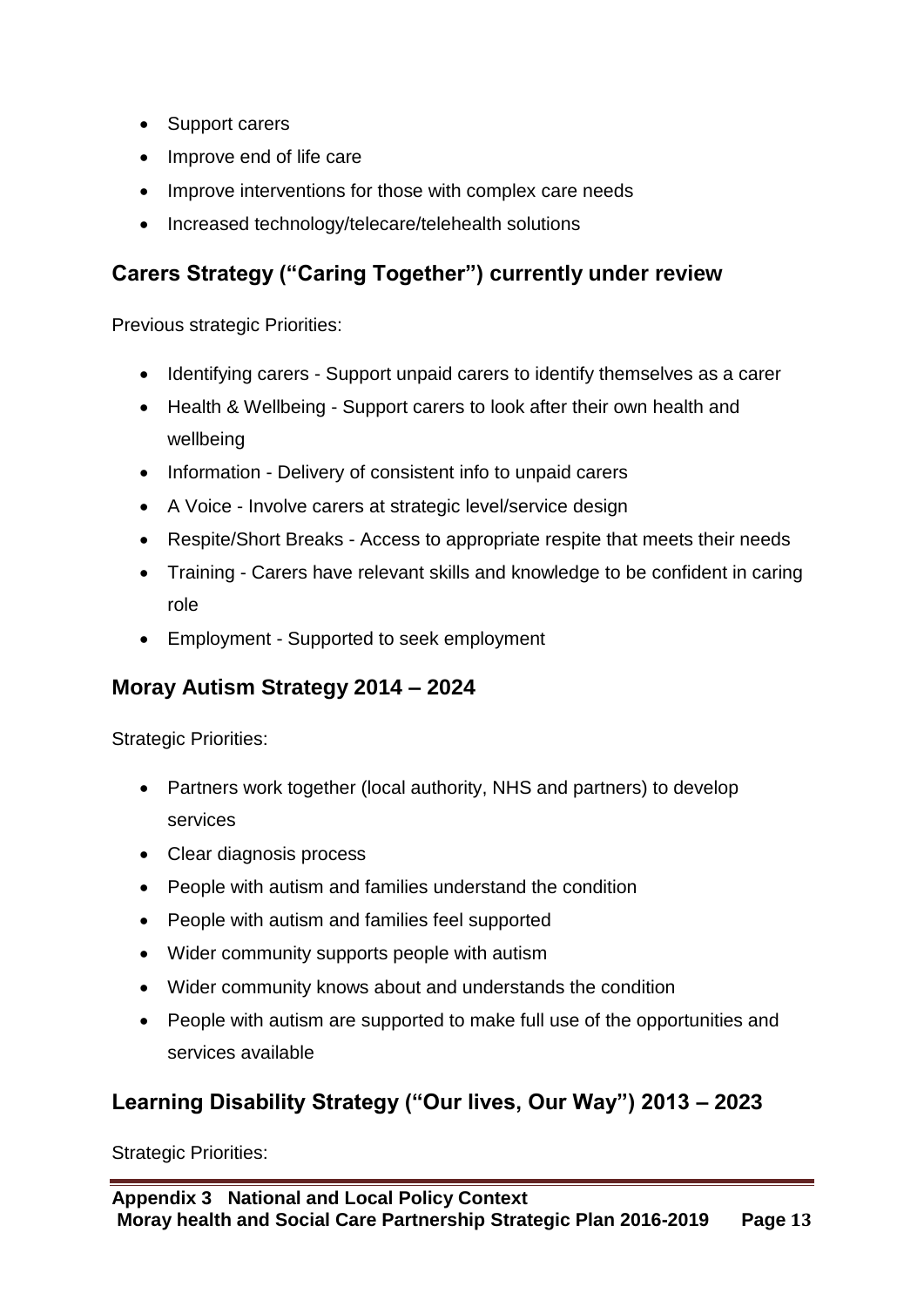- Choice & control
- Independent living
- Opportunities to be more involved in local communities
- A range of housing opportunities
- Make the most of health and well being
- Range of employment, training and learning opportunities
- Feel safe and secure
- Support to meet additional needs
- Staff have the right understanding, skills and training
- Support family carers

# **Drug & Alcohol Strategy 2015 – 2025**

- Increase availability of health promoting info on alcohol and drugs
- Improved physical and mental wellbeing amongst service users
- Increase alcohol brief intervention
- Reduce hospital admissions/access for people with alcohol and drug related diagnosis
- Reduce drug & alcohol mortality
- Reduce number of young people misusing drug/alcohol
- Improve life chances which reduce an individual's likelihood of developing problematic drug/alcohol use in future
- Increase consumption of alcohol within safe limits
- Individuals are improving their health and wellbeing and recovery
- Increase on % of individuals accessing services reported making progress in recovery
- Increase in family members of those with substance misuse issues offered interventions
- Increase involvement of service users/families in service planning/design
- Supporting family resilience/protecting children
- Reduction in alcohol/drug related offending etc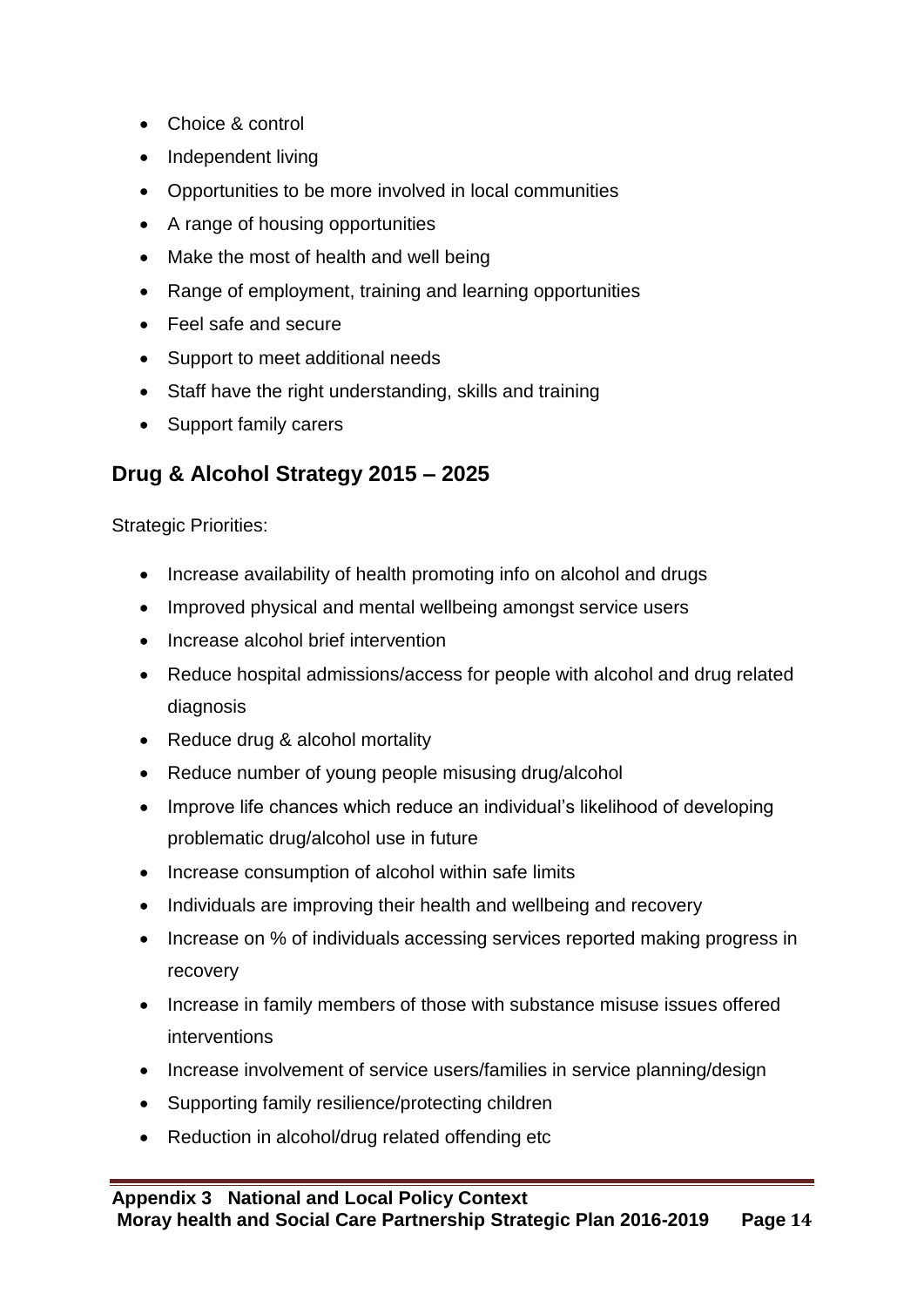- Decrease in drug misuse/dealing in their neighbourhood
- Reduction in availability of drugs
- Improved safeguarding re availability of alcohol
- Improved community safety
- Reduced stigma in recovery
- Meeting waiting time targets
- Improved integrated pathways
- Improved quality of services

### **Mental Health & Well Being Strategy (& Action Plan) 2015 – 2025**

currently out to consultation

- Promoting & sustaining good mental health and well being
- Improve the quality of life of those experiencing mental health problems via a strong recovery orientated mental health system
- Develop strengthen and maintain supporting relationships
- Increase social inclusion and decrease inequality, stigma and discrimination
- Increase financial security, maximise employment/employability opportunities and increase access to housing
- Reduce suicide, suicidal behaviour and self harm
- Support a professional workforce which includes robust staff training
- Embed the principles and values of recovery in policy and practice
- Provide a greater focus and commitment to recovery and principles within local policy and service planning, commissioning and change areas such as self directed support and health and social care integration
- Address the challenges of operating within a remote and rural context to service delivery and the engagement of communities and individuals
- Take a more strategic approach to recovery policy and practice that is planned, joined up and coordinated
- Ensure that professionals roles in mental health services are more closely aligned with recovery principles and practice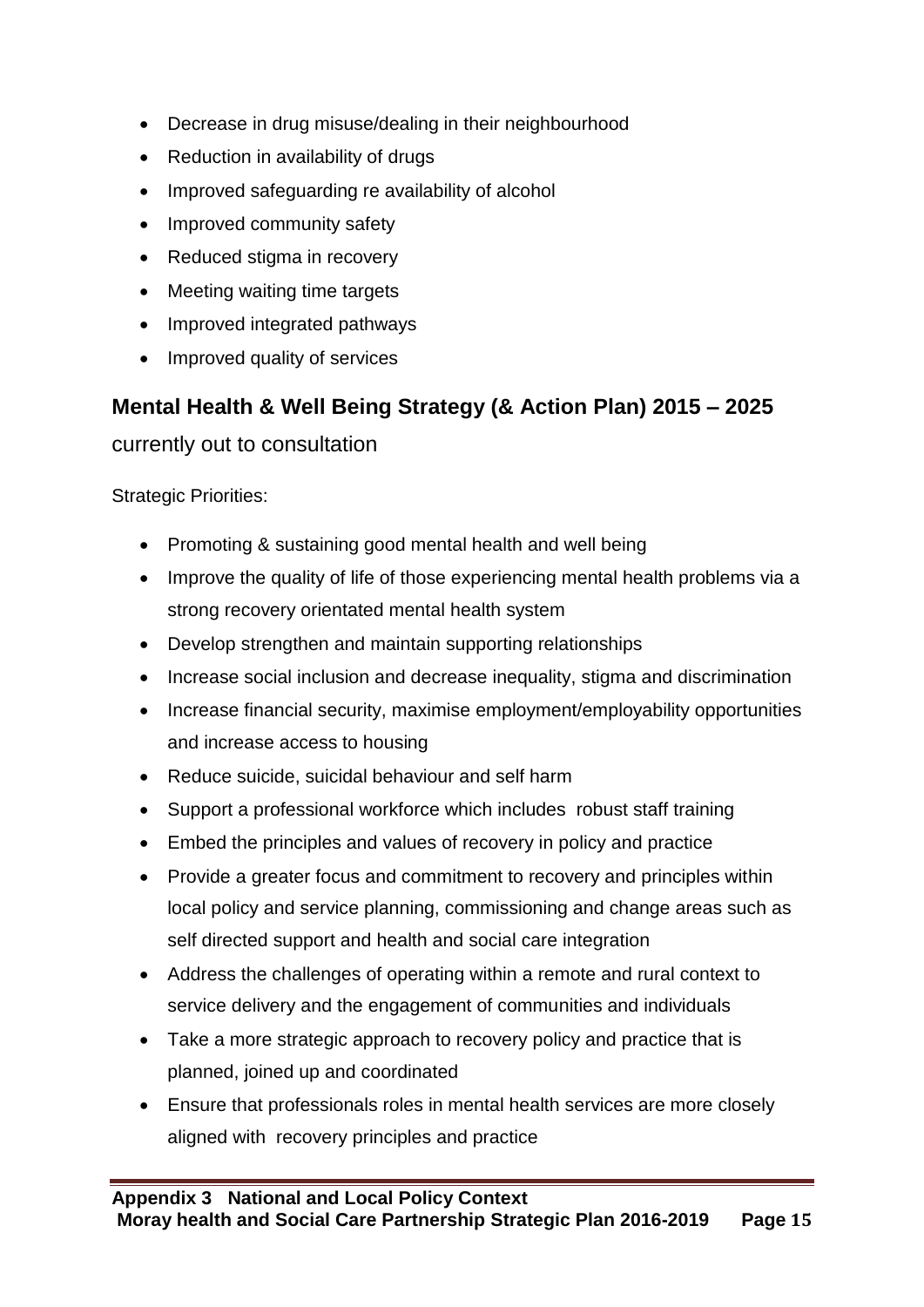- Provide a greater emphasis upon recovery focused continuous improvement and service development that is informed by a clear evidence base
- Shift the power from services to people by giving people greater choice and control
- Provide a greater emphasis upon the role of carers and supporters in recovery.

# **Physical & Sensory Disability Strategy 2015 – 2025** under consultation

Priorities:

- Healthier living
- Independent living
- Inclusion and positive contribution in community
- Information, communication and advocacy
- Supporting people with disabilities to improve their economic wellbeing
- Carers
- Improve leadership, training and development in the workforce

### **Existing work streams/programmes**

There are also a number of existing work streams/programmes of work to meet national action plans. These include:

- Modernising Primary Care
- Focus on Dementia
- Unscheduled Care
- Reshaping Care for Older People
- Self Directed Support
- Technology Enabled Care
- Older People in Acute Care
- Patient Safety Programme
- National Action Plan for Multi-morbidities
- Keep Well Extension Programme